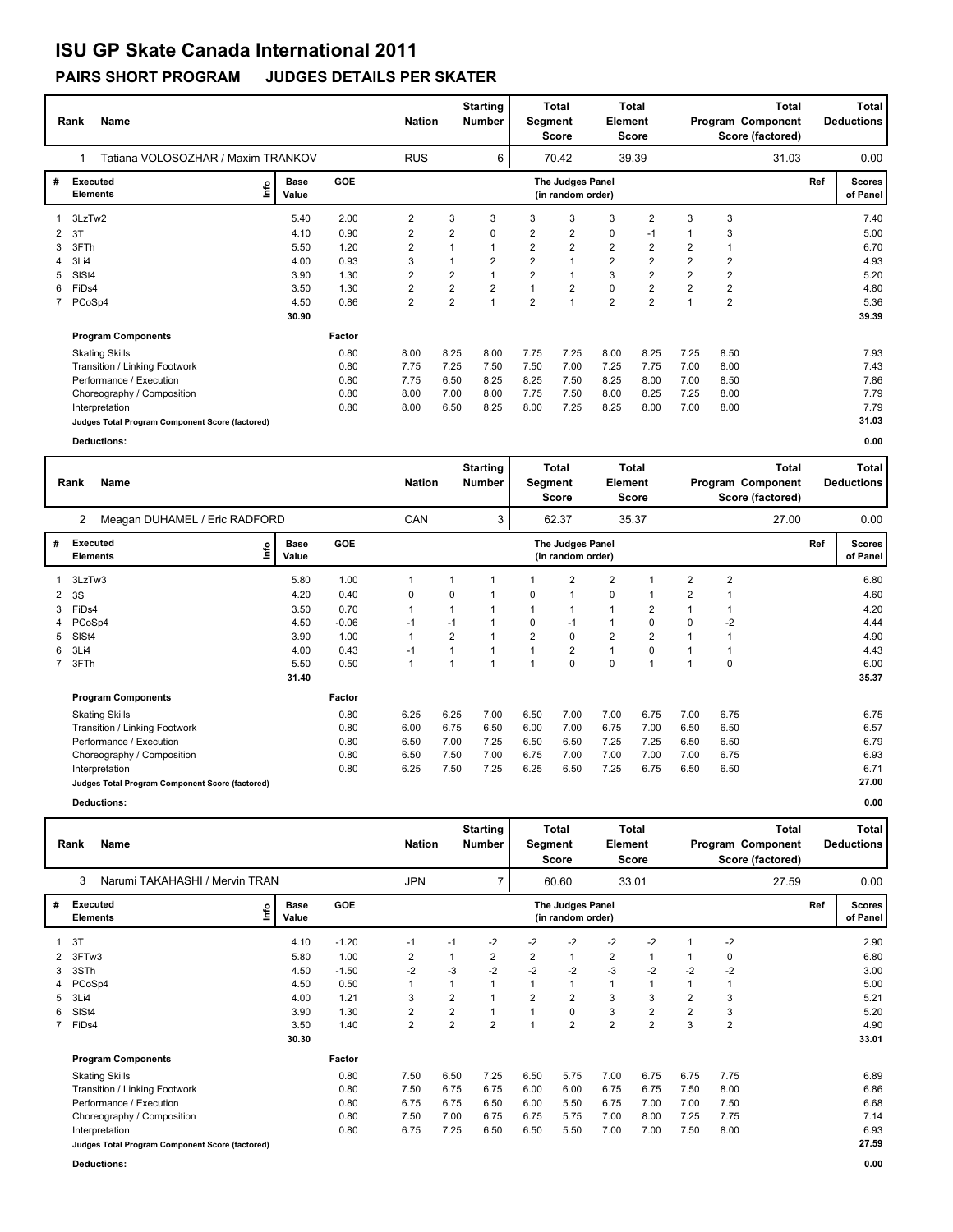## **ISU GP Skate Canada International 2011**

#### **PAIRS SHORT PROGRAM JUDGES DETAILS PER SKATER**

|              | <b>Name</b><br>Rank                             |         |                      |            |                | <b>Nation</b>  | <b>Starting</b><br><b>Number</b> | <b>Total</b><br>Total<br>Element<br>Segment<br>Score<br>Score |                                       |                |                | Program Component | Total<br><b>Deductions</b> |       |     |                           |
|--------------|-------------------------------------------------|---------|----------------------|------------|----------------|----------------|----------------------------------|---------------------------------------------------------------|---------------------------------------|----------------|----------------|-------------------|----------------------------|-------|-----|---------------------------|
|              | Wenjing SUI / Cong HAN<br>4                     |         |                      |            | <b>CHN</b>     |                | 8                                |                                                               | 59.23                                 |                | 32.48          |                   |                            | 26.75 |     | 0.00                      |
| #            | <b>Executed</b><br><b>Elements</b>              | lnfo    | <b>Base</b><br>Value | <b>GOE</b> |                |                |                                  |                                                               | The Judges Panel<br>(in random order) |                |                |                   |                            |       | Ref | <b>Scores</b><br>of Panel |
| $\mathbf{1}$ | 3T<                                             | $\,<\,$ | 2.90                 | $-1.50$    | -3             | $-2$           | -3                               | $-2$                                                          | -2                                    | -2             | $-2$           | -2                | $-2$                       |       |     | 1.40                      |
| 2            | 3FTw3                                           |         | 5.80                 | 1.00       | 2              |                | 1                                | 2                                                             | $\mathbf{1}$                          | $\overline{2}$ |                | 2                 |                            |       |     | 6.80                      |
| 3            | 3FTh                                            |         | 5.50                 | 1.20       | 2              | 1              | 2                                | $\overline{2}$                                                | $\mathbf{1}$                          | 3              | $\overline{2}$ | $\overline{2}$    | 0                          |       |     | 6.70                      |
| 4            | SISt <sub>3</sub>                               |         | 3.30                 | 0.43       | $\overline{2}$ | $\Omega$       |                                  |                                                               | $\overline{1}$                        |                | $\mathbf 0$    |                   |                            |       |     | 3.73                      |
| 5            | PCoSp4                                          |         | 4.50                 | 0.64       |                |                | 2                                | 2                                                             |                                       |                |                |                   | $\overline{2}$             |       |     | 5.14                      |
| 6            | 3Li4                                            |         | 4.00                 | 0.71       | 1              | $\overline{ }$ | $\overline{2}$                   | $\overline{2}$                                                | $\overline{1}$                        | $\overline{2}$ | $\overline{2}$ |                   |                            |       |     | 4.71                      |
|              | 7 FiDs3                                         |         | 3.20                 | 0.80       | 1              | $\overline{ }$ | $\overline{1}$                   | $\overline{2}$                                                | $\overline{1}$                        | $\overline{ }$ | $\overline{ }$ |                   | $\overline{2}$             |       |     | 4.00                      |
|              |                                                 |         | 29.20                |            |                |                |                                  |                                                               |                                       |                |                |                   |                            |       |     | 32.48                     |
|              | <b>Program Components</b>                       |         |                      | Factor     |                |                |                                  |                                                               |                                       |                |                |                   |                            |       |     |                           |
|              | <b>Skating Skills</b>                           |         |                      | 0.80       | 6.25           | 5.75           | 6.75                             | 6.75                                                          | 6.50                                  | 7.00           | 6.75           | 7.00              | 7.00                       |       |     | 6.71                      |
|              | Transition / Linking Footwork                   |         |                      | 0.80       | 6.50           | 6.00           | 6.50                             | 6.00                                                          | 6.25                                  | 6.25           | 6.25           | 6.75              | 6.75                       |       |     | 6.36                      |
|              | Performance / Execution                         |         |                      | 0.80       | 7.00           | 6.50           | 6.75                             | 6.00                                                          | 6.50                                  | 6.75           | 7.25           | 7.50              | 7.00                       |       |     | 6.82                      |
|              | Choreography / Composition                      |         |                      | 0.80       | 6.75           | 6.25           | 6.75                             | 6.75                                                          | 6.50                                  | 7.00           | 6.75           | 7.00              | 7.00                       |       |     | 6.79                      |
|              | Interpretation                                  |         |                      | 0.80       | 7.25           | 6.00           | 6.50                             | 6.00                                                          | 6.50                                  | 6.75           | 7.00           | 7.25              | 7.50                       |       |     | 6.75                      |
|              | Judges Total Program Component Score (factored) |         |                      |            |                |                |                                  |                                                               |                                       |                |                |                   |                            |       |     | 26.75                     |
|              | Deductions:                                     |         |                      |            |                |                |                                  |                                                               |                                       |                |                |                   |                            |       |     | 0.00                      |

< Under-rotated jump

**Rank Name Total Nation Deductions Program Component Total Segment Score Total Element Score Total Score (factored) Starting Number** Lubov ILIUSHECHKINA / Nodari MAISURADZE RUS 4 58.14 32.34 **# Executed Elements Base Value GOE Scores The Judges Panel of Panel** 1 4.10 -1.40 -2 -1 -2 -2 -2 -2 -2 -2 -2 **Ref**  2.70 5 **(in random order)** 25.80 3T **Info** 4 58.14 32.34 25.80 0.00 2 3LzTh 5.50 1.10 1 2 2 2 1 1 1 2 2 6.60 3 3LzTw2 5.40 0.30 0 1 1 -1 0 1 1 1 -1 5.70 4 FiDs4 3.50 0.40 0 0 1 0 1 1 0 1 1 3.90 5 PCoSp4 4.50 0.21 0 0 1 0 0 0 1 1 1 4.71 6 SlSt4 3.90 0.40 0 1 1 0 1 1 0 1 0 4.30 7 3Li4 4.00 0.43 -1 1 1 1 0 1 1 2 1 4.43  **30.90 Program Components**  Skating Skills 6.50 6.50 6.75 6.50 6.50 6.75 5.75 7.00 7.00 **Factor** 0.80 6.50 6.50 6.75 6.50 6.50 6.75 5.75 7.00 7.00 6.64  **32.34** Transition / Linking Footwork 0.80 6.00 6.25 6.75 6.75 6.25 6.50 6.25 6.75 7.25 6.50 Performance / Execution 10.80 5.75 6.25 7.00 6.00 6.25 6.50 6.00 6.50 5.50 6.18 Choreography / Composition 0.80 5.75 6.50 6.75 6.50 6.75 6.50 6.25 7.00 6.75 6.57 6.57 6.57 6.57 6.57 6.57 6.36<br>
0.80 6.25 7.25 6.50 6.25 6.25 6.25 6.25 6.00 6.36 Interpretation 0.80 6.50 6.25 7.25 6.50 6.25 6.25 6.50 6.25 6.00 6.36 **Judges Total Program Component Score (factored) 25.80**

**Deductions: 0.00**

|   | <b>Name</b><br>Rank                 | <b>Nation</b> |                      | <b>Starting</b><br><b>Number</b> | Segment | Total<br>Score | Element        | Total<br>Score |                                       |                | <b>Total</b><br>Program Component<br>Score (factored) |      | Total<br><b>Deductions</b> |       |     |                           |
|---|-------------------------------------|---------------|----------------------|----------------------------------|---------|----------------|----------------|----------------|---------------------------------------|----------------|-------------------------------------------------------|------|----------------------------|-------|-----|---------------------------|
|   | Jessica DUBE / Sebastien WOLFE<br>6 |               |                      |                                  | CAN     |                |                |                | 53.23                                 |                | 28.97                                                 |      |                            | 24.26 |     | 0.00                      |
| # | Executed<br><b>Elements</b>         | <u>info</u>   | <b>Base</b><br>Value | <b>GOE</b>                       |         |                |                |                | The Judges Panel<br>(in random order) |                |                                                       |      |                            |       | Ref | <b>Scores</b><br>of Panel |
|   | 1 2LzTw1                            |               | 3.00                 | 0.34                             |         |                | 2              |                |                                       | 2              | 0                                                     |      |                            |       |     | 3.34                      |
|   | 2 3F                                | e             | 5.30                 | $-1.60$                          | -3      | $-1$           | $-3$           | $-2$           | -3                                    | $-2$           | $-2$                                                  | $-3$ | $-1$                       |       |     | 3.70                      |
|   | 3 3Li3                              |               | 3.50                 | 0.64                             |         | $\overline{2}$ | $\overline{2}$ |                | 2                                     | 0              |                                                       |      |                            |       |     | 4.14                      |
|   | 4 3LzTh                             |               | 5.50                 | 0.00                             | 0       | 0              | $-1$           | 0              | $-2$                                  | 0              | 0                                                     |      |                            |       |     | 5.50                      |
|   | 5 PCoSp4                            |               | 4.50                 | 0.50                             |         |                |                |                |                                       | $\overline{A}$ |                                                       |      | 2                          |       |     | 5.00                      |
|   | 6 SISt2                             |               | 2.60                 | 0.29                             |         | 0              |                |                | 0                                     | и              | 0                                                     | 0    |                            |       |     | 2.89                      |
|   | 7 FiDs4                             |               | 3.50                 | 0.90                             |         |                | $\overline{2}$ | $\overline{2}$ |                                       |                |                                                       |      | 2                          |       |     | 4.40                      |
|   |                                     |               | 27.90                |                                  |         |                |                |                |                                       |                |                                                       |      |                            |       |     | 28.97                     |
|   | <b>Dragram Campananta</b>           |               |                      | Engter                           |         |                |                |                |                                       |                |                                                       |      |                            |       |     |                           |

1 3.00 0.34 1 1 2 1 1 2 0 1 1 3.34 2 3F e 5.30 -1.60 -3 -1 -3 -2 -3 -2 -2 -3 -1 3.70 3 3Li3 3.50 0.64 1 2 2 1 2 0 1 1 1 4.14 4 3LzTh 5.50 0.00 0 0 -1 0 -2 0 0 1 1 5.50 5 PCoSp4 4.50 0.50 1 1 1 1 1 1 1 1 2 5.00 6 SlSt2 2.60 0.29 1 0 1 1 0 1 0 0 1 2.89 7 FiDs4 3.50 0.90 1 1 2 2 1 1 1 1 2 4.40 **Program Components**  Skating Skills 6.25 6.50 6.25 6.25 5.75 6.00 6.00 6.00 6.25 **Factor** 0.80 6.25 6.50 6.25 6.25 5.75 6.00 6.00 6.00 6.25 6.14  **28.97** Transition / Linking Footwork 0.80 6.00 6.00 6.25 5.75 5.50 5.25 5.50 5.75 6.00 5.79 Performance / Execution 10.80 6.00 6.00 6.50 6.00 6.00 6.00 6.00 6.75 6.00 6.25 6.07 6.07 Choreography / Composition 6.29 6.80 6.25 6.75 6.75 6.25 6.75 6.00 6.25 6.25 6.25 6.25 6.29 Interpretation 0.80 6.00 6.25 6.75 6.25 5.75 5.25 5.75 5.75 6.50 6.04 **Judges Total Program Component Score (factored) 24.26**

e Jump take off with wrong edge